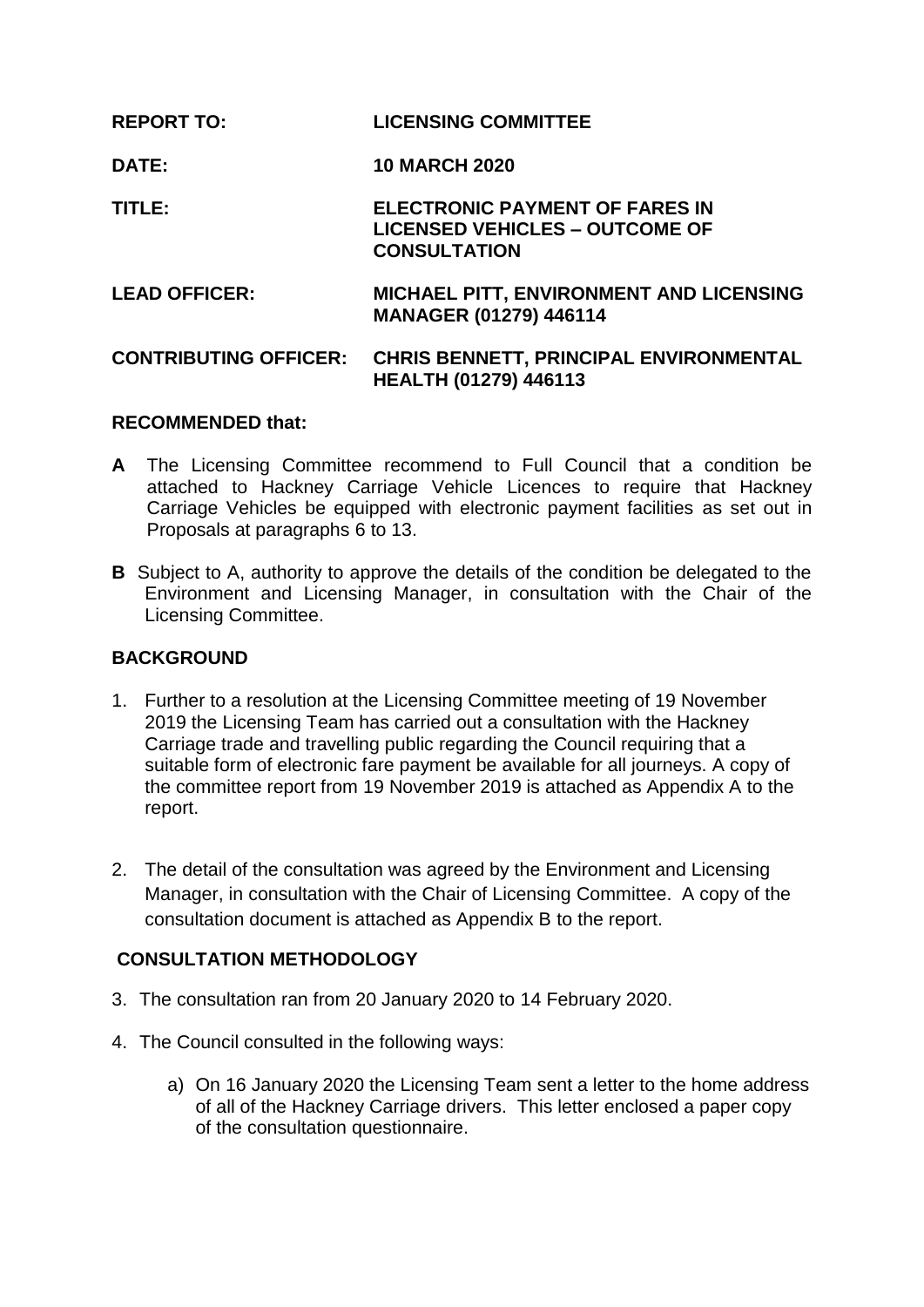- b) On 20 January 2020 the consultation went live on the Harlow Council consultation web page. This provided the public and trade with a mechanism to submit responses online.
- c) On 20 January 2020 the consultation went live on the Councils Facebook page.
- d) Twice during the consultation period the Councils Communication Team sent a tweet regarding the consultation.
- e) On 20 January 2020 the Licensing Team sent an email to Rainbow Services who agreed that the consultation questionnaire would be sent on to local community groups.
- f) On 22 January 2020 the Licensing Team sent an email to all Private Hire operators/Private Hire Trade representatives and Unite (the Union that represents some of the Hackney Carriage trade).
- g) On 30 January 2020 'Your Harlow' published an article on the consultation with a link to the online questionnaire.
- h) On 10 February 2020 the Licensing Team sent an email to Hackney Carriage drivers reminding them of the consultation deadline and a link to the Harlow Council web page to submit an online response.

# **CONSULTATION RESULTS**

5. There were a total of 168 responses of which 157 were received electronically and 11 were on paper. The responses to each question are set out below.

## 6. **Q1. Are you?**

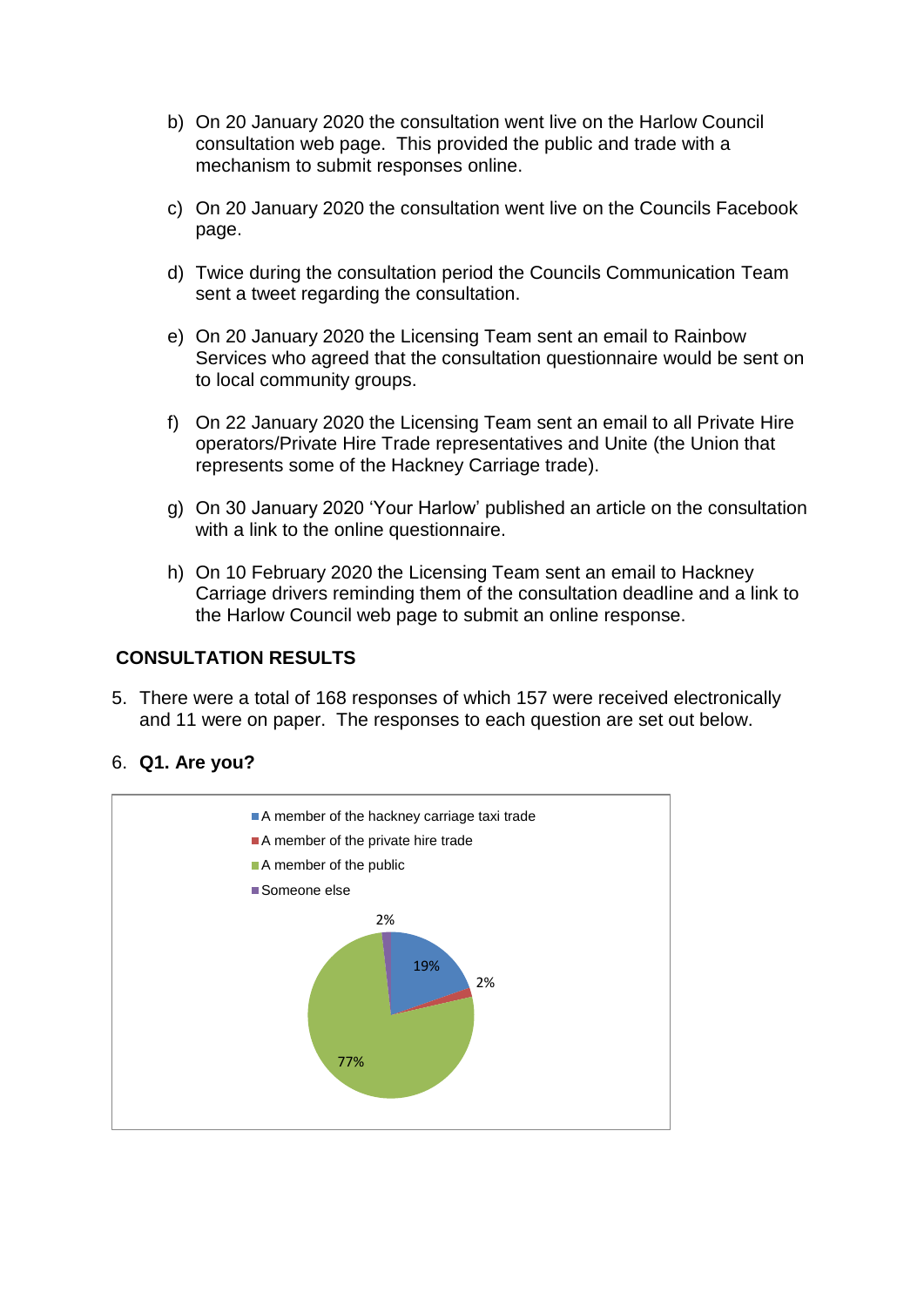- 7. A total of 129 (77%) of respondents were members of the public, 33 (19%) responses were from the hackney carriage trade, 3 (2%) from the private hire trade and 3 (2%) from someone else which included a taxi industry support worker.
- 8. In Harlow there are currently 65 licensed Hackney Carriage vehicles (or drivers). Thus, the 33 responses from the Hackney Carriage trade that were received equates to a 51% response from the trade.



9. **Q2. Please indicate your age category**

- 10.The majority (84%) of the respondents were in the 26 to 65 age categories. Representations were received from across all age categories.
- 11.**Q3. Do you think that all licensed taxis (London-style black cabs) in Harlow should have to offer passengers the option of paying by credit or debit card?**

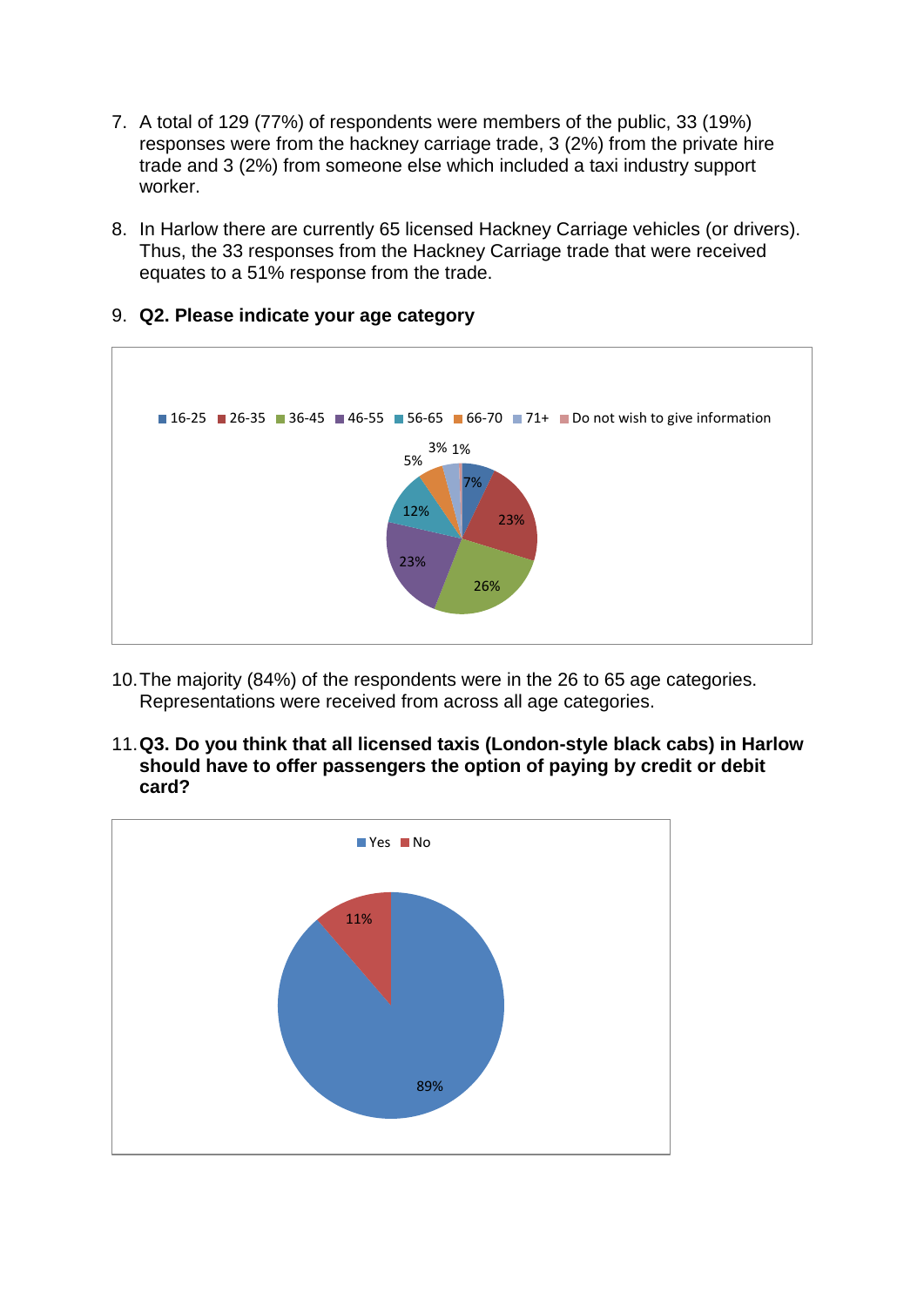- 12.A total of 149 (89%) of respondents were in favour of Hackney Carriage taxis offering passengers the option to pay by credit or debit card.
- 13.Of the 33 responses submitted by the Hackney Carriage trade a total of 18 (55%) were in favour and 15 (45%) were not in favour of offering passengers the option to pay by card.
- 14.The Committee will wish to be aware that a petition opposing any compulsory implementation of electronic fare payment, signed by 36 Hackney Carriage drivers was received on 6 January 2020 from Mr C Holding as lead signatory. The text of the petition was as follows: 'Please find enclosed a list of Hackney Carriage drivers who are opposed to the compulsory implementation of electronic fare payment.'

#### 15.**Q4. When do you think any potential new requirement should be introduced?**



- 16.The majority of the public responses would like to see any potential new requirement introduced with immediate effect.
- 17.A total of 14 out of 18 (78%) of the Hackney Carriage drivers that are in favour of introducing such a condition would like it introduced immediately or by a three month period.
- 18.**Q5. Should all taxis accept contactless payments in addition to Chip and PIN?**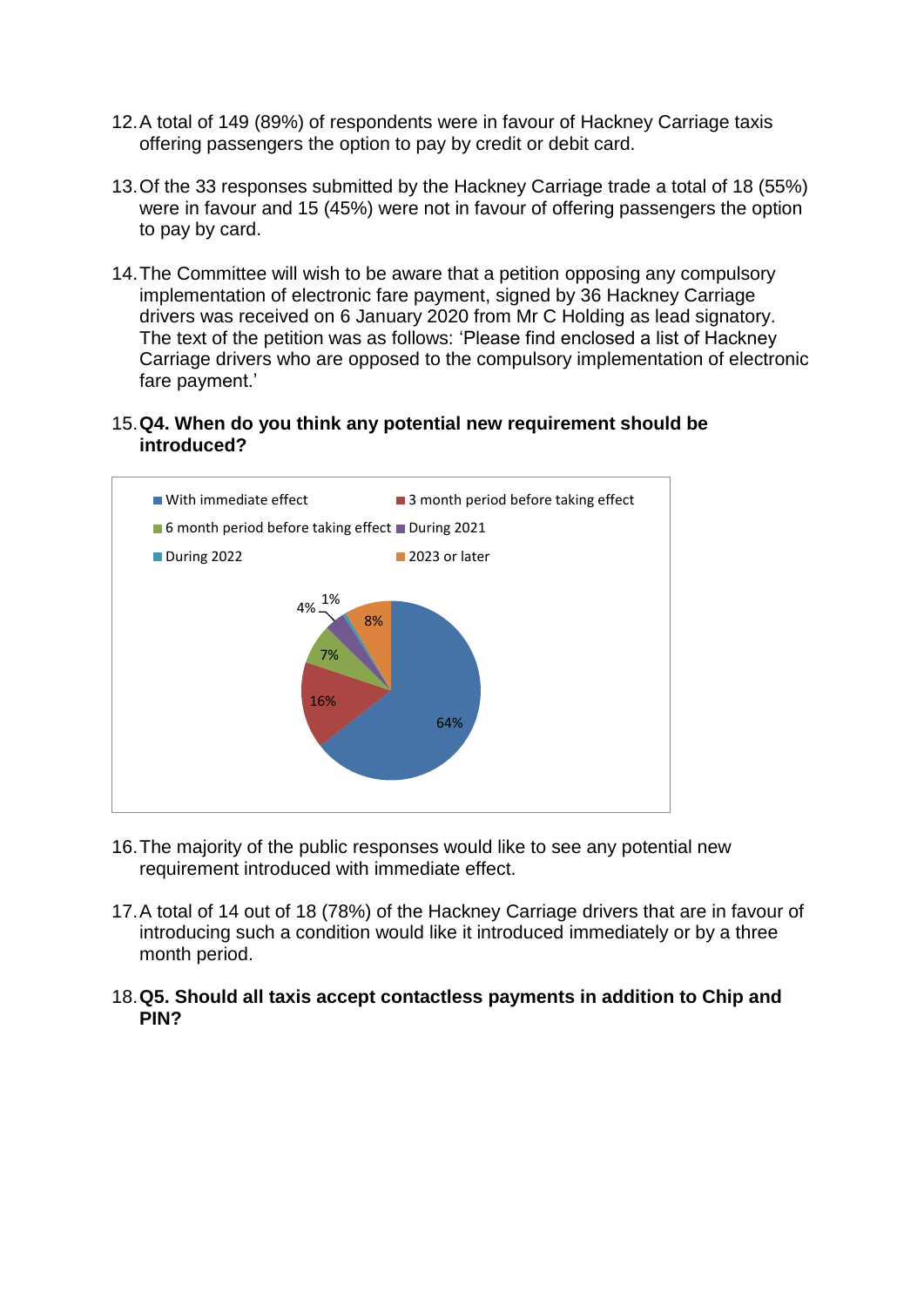

- 19.The majority of the responses (84%) would like to see all taxis accept contactless payments in addition to Chip and PIN.
- 20.A total of 18 (100%) of the Hackney Carriage drivers that are in favour of introducing a card mandate condition agree that taxis should accept contactless payments in addition to chip and pin.
- 21.**Q6. Should other methods, in addition to Chip and PIN and contactless, of accepting card payments be available in taxis?**



- 22.Of the 30% of respondents that specified that other methods should be available the majority specified smart phone based methods of payment. The most popular method (17 responses) was apple pay. Other phone based apps that were stated include: google pay, pay pal and android pay.
- 23.70% of respondents did not think that other methods should be available or they had no opinion.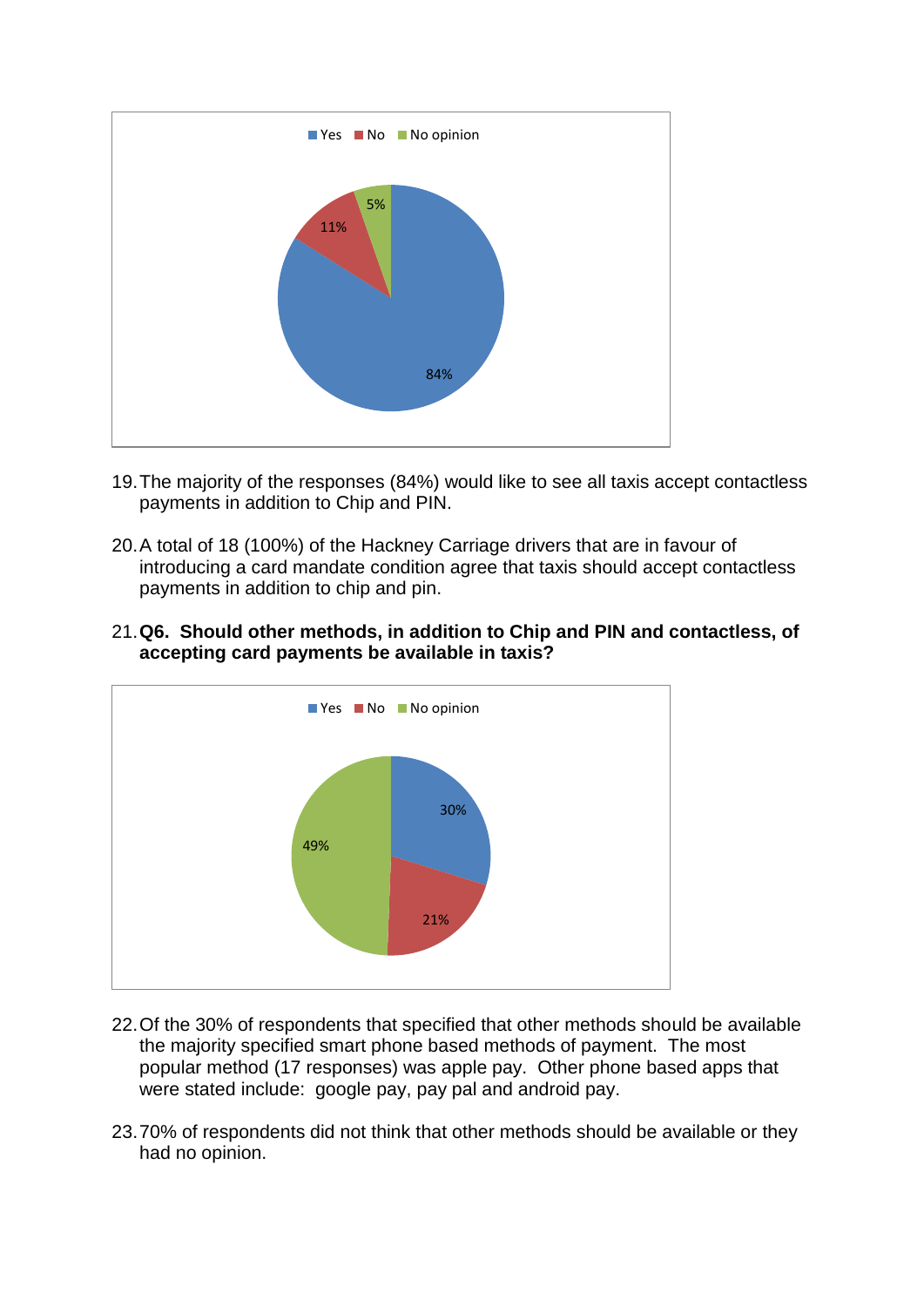- 24.One respondent mentioned a system called 'Corporate Telecard Sales'.
- 25.A total of 12 respondents specified that cash should still be a method available. The Council is clear that the proposal to mandate card payment is in addition to paying by cash and not a replacement.
- 26.A copy of all of the responses can be seen at Appendix C to the report.
- 27.**Q7. Should the card payment devices in taxis be fixed in one position in the vehicle?**



- 28.29% of respondents (48 responses) believed that card payment devices should be fixed in one position in the vehicle.
- 29.Only 1 (6%) of the Hackney Carriage drivers that are in favour of offering passengers the option to pay by card agreed that the device should be fitted in one position.

## 30.**Q7a. Please specify where using the options below**



31.A total of 35 respondents (21% of all responses received) specified that the card payment device should be fitted in the passenger compartment.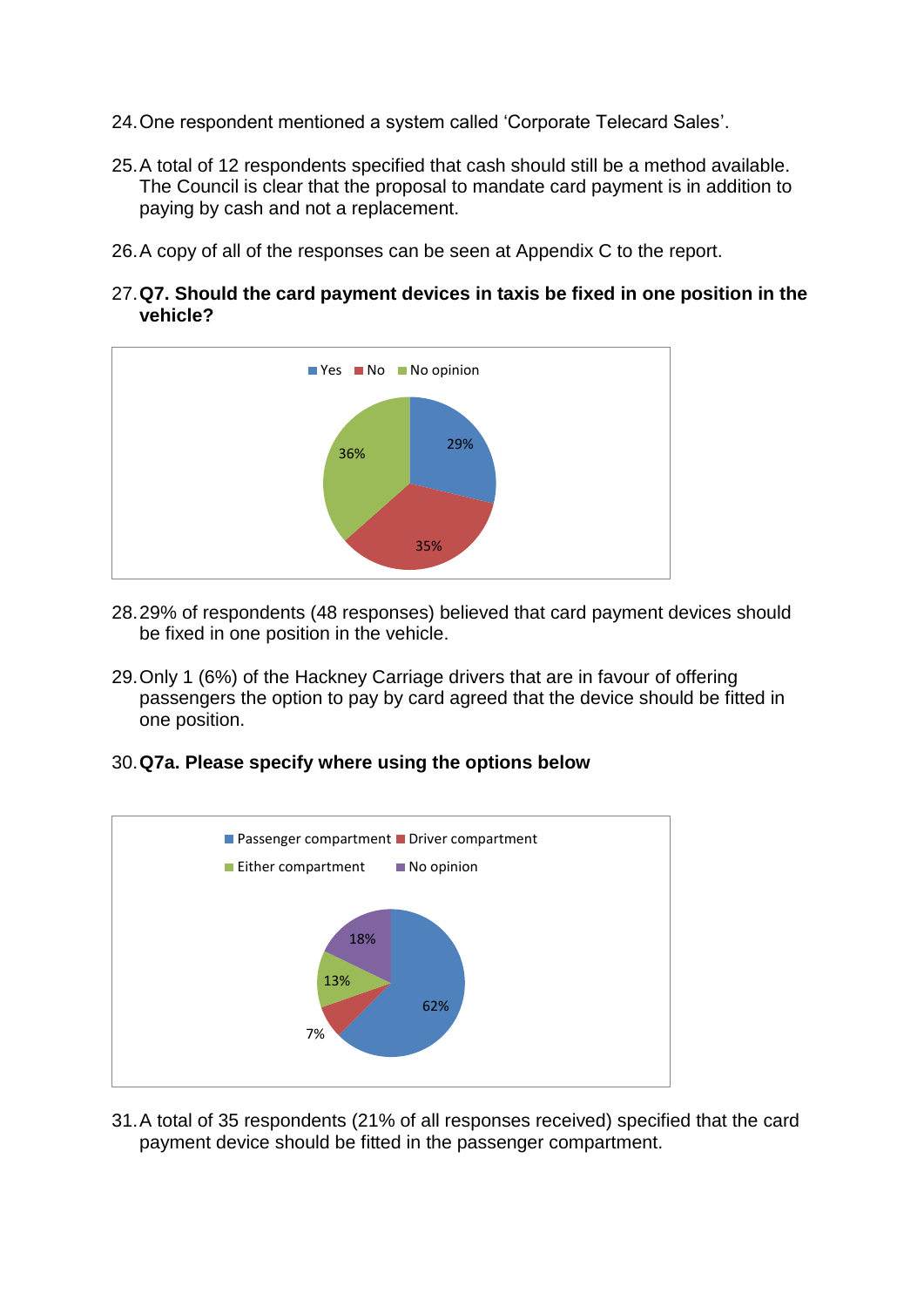

# 32.**Q8. Should other cards, in addition to MasterCard and Visa, be accepted?**

33.30% of respondents (50 responses) specified that alternative cards should be accepted. Details of the responses can be seen at Appendix D to the report. Of the 50 responses a total of 30 (60%) specifically mention American Express (also known as Amex). Other card names such as Monzo / Maestro / travel cash cards were only mentioned once each. A few respondents specified 'all major cards' or something similar.

# 34.**Q9. Do you think signs should be displayed on the vehicle that identify that card payments are accepted?**



35.89% of respondents (149 responses) think that signs should be displayed on the vehicle that identify that card payments are accepted.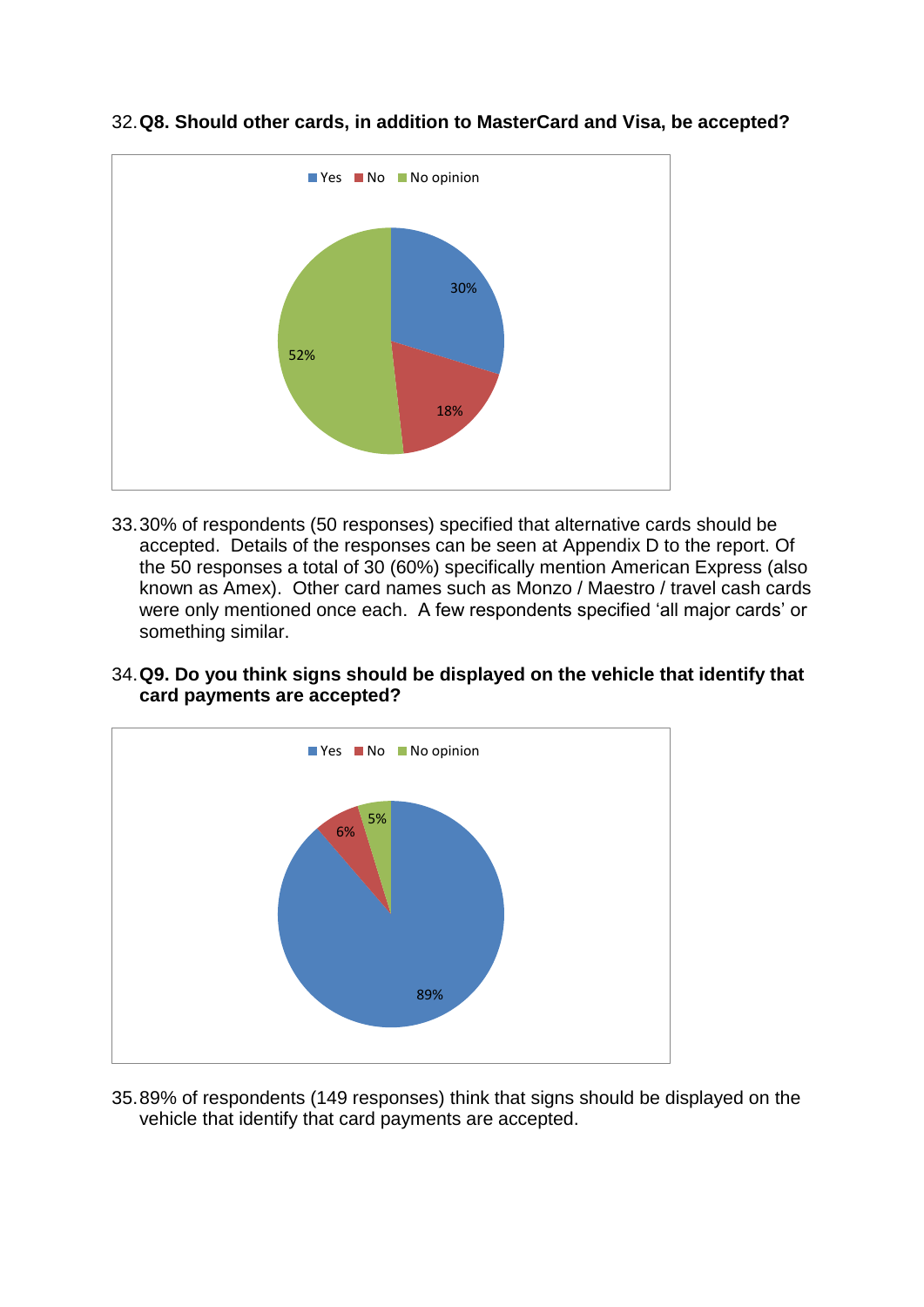36.Of the 18 responses from the Hackney Carriage trade that are in favour of introducing such a condition a total of 14 (78%) also think that signs should be displayed on the vehicle that identify that card payments are accepted.



## 37.**Q10. Do you think that electronic printed receipts should be provided?**

- 38.A total of 61% of respondents (103 responses) think that electronic printed receipts should be provided.
- 39.Of the 18 responses from the Hackney Carriage trade that are in favour of introducing an electronic payment condition only 1 (5.5%) agrees that electronic receipts should be provided, a further 3 (16.5%) had no opinion. The remaining 14 responses (78%) do not think that electronic receipts should be provided.
- 40.**Q11. Should other methods of providing a receipt be made available? Such as email receipts or hand written receipts?**

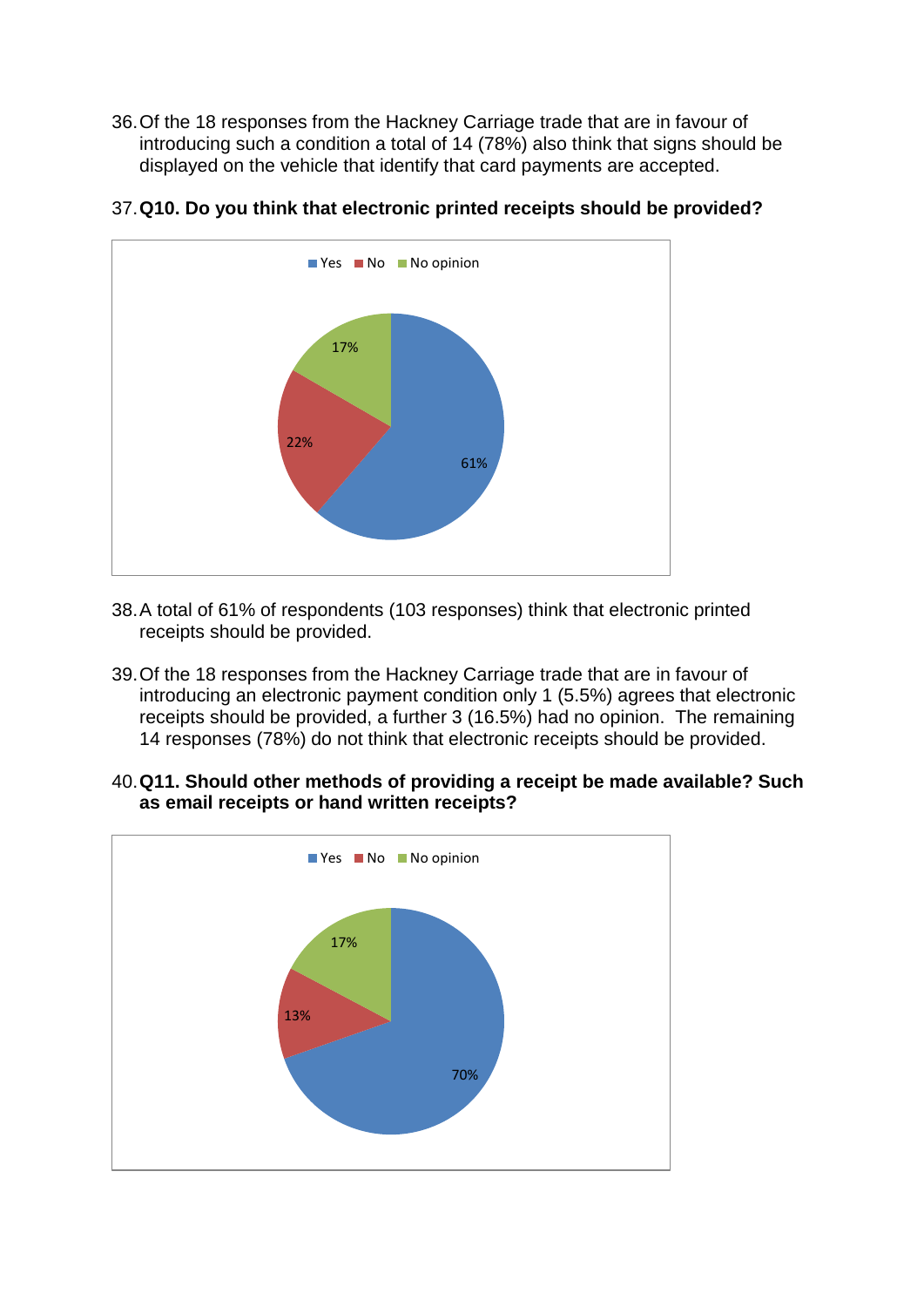- 41.A total of 70% (117 responses) agree that other methods of providing a receipt should be made available.
- 42.Of the 18 responses from the Hackney Carriage trade that are in favour of introducing a card payment condition 17 (94%) agree that other methods of providing receipts should be made available. The remaining Hackney Carriage driver had 'no opinion' on this.
- 43.**Q12. Do you think there should be any exemptions from any potential card payment mandate?**



- 44.Only 5% of respondents (9 people) felt there should be exemptions from the card mandate.
- 45.Of the 18 responses from the Hackney Carriage trade that are in support of a card condition a total of 15 (83%) believed that there should be no exemptions. 2 of the remaining responses had no opinion and 1 replied 'yes' there should be an exemption.
- 46.Respondents were asked to specify the reasons why they felt there should be exemptions. The responses can be seen in Appendix E to the report. There are no clear exemptions specified.

## 47.**Q13. Please indicate how often you use taxis (London-style black cabs)**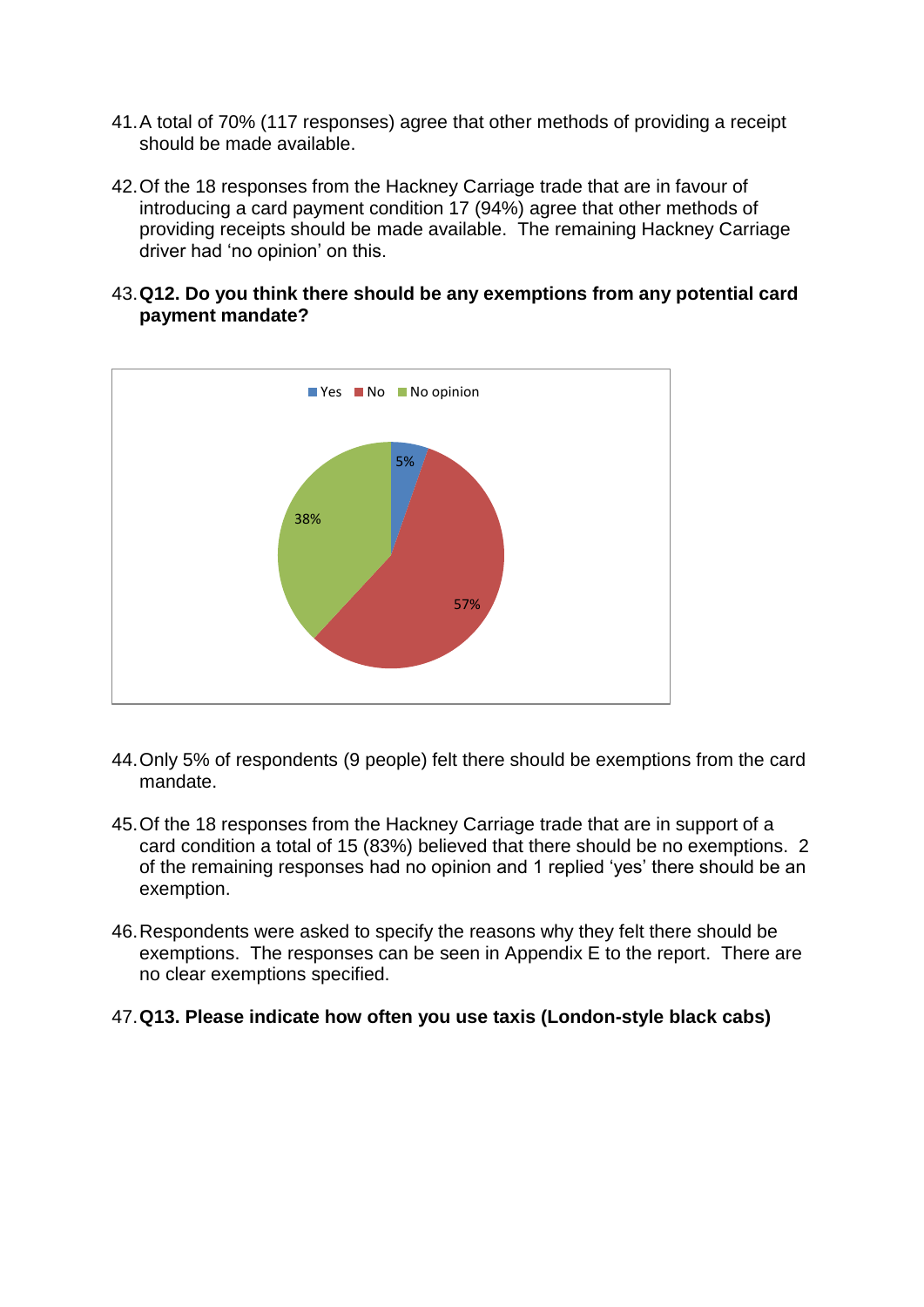

48.A total of 62% (99 respondents) replied that they use taxis on a regular basis i.e. daily / weekly / monthly.

#### 49.**Q14 If you are a licensed driver then it would be useful to know what equipment you currently use?**

50.A copy of all of the responses received can be seen at Appendix E to the report. It is noted that only three different types of card reader were specified by the trade. A few drivers reported that they had more than one device. A total of 12 drivers are using a 'paypal' system, 11 are using a 'sum-up' system and four are using the 'izettle' system.

## 51.**Q15 Please use the box below to make any relevant comments regarding the proposal.**

52.A copy of all 69 comments received from both the public and the trade can be seen at Appendix F to the report.

## **PROPOSALS**

53.It is proposed that, subject to Committee decision, a requirement for a means of electronic payment for Hackney Carriage fares be made as set out below:

#### **Timescales**

54.It is proposed that there be a three month implementation period for the introduction of the new Hackney Carriage vehicle condition. The condition will only apply to new vehicle licences and renewals thus, it will take a full 12 month period for all vehicles to go through a licence renewal. The Licensing Team would write to all Hackney Carriage drivers with any update on vehicle conditions.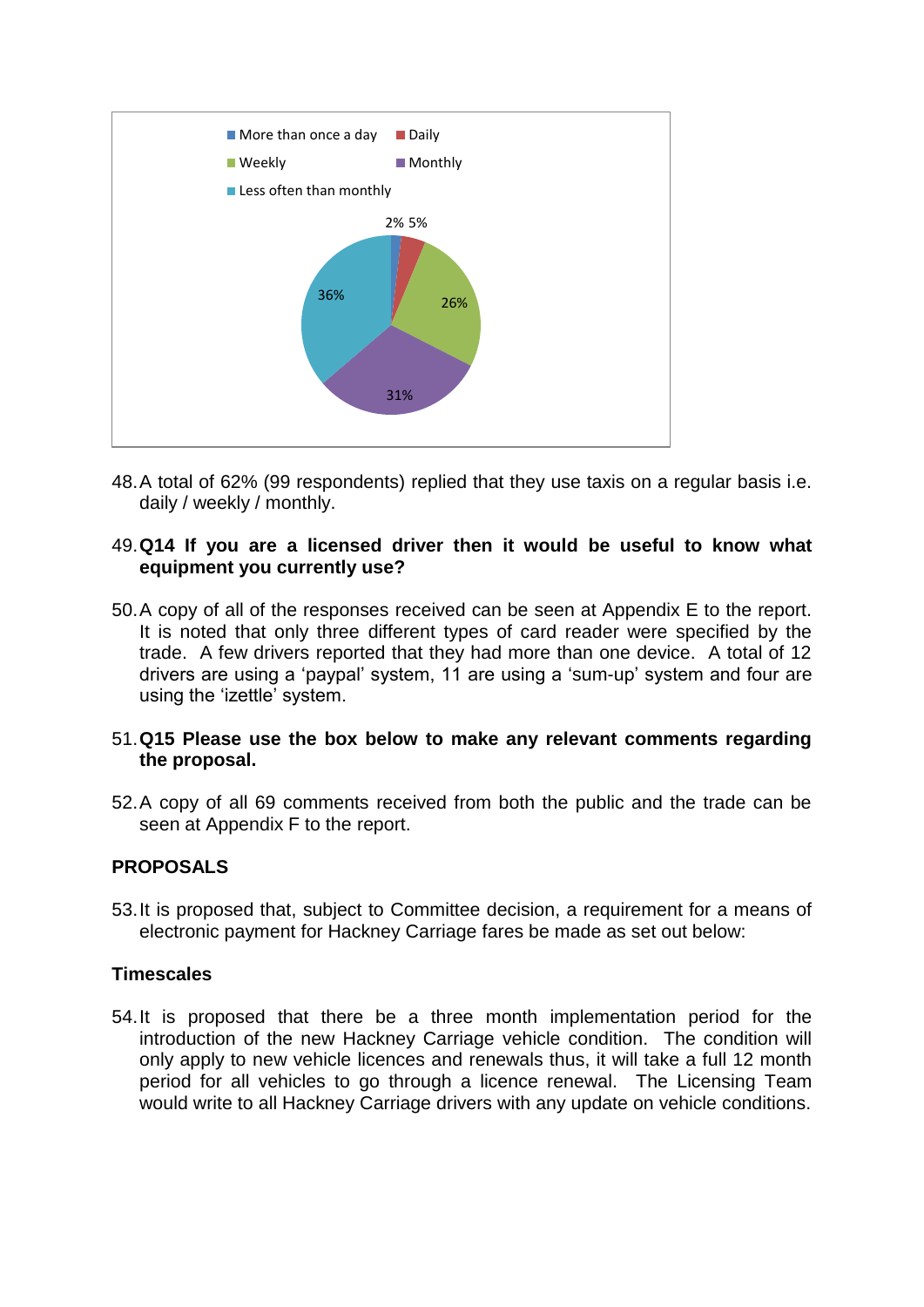## **Contactless payments / cards accepted / other payment methods**

- 55.It is proposed that the Council will publish a list of approved card readers that the Harlow Hackney Carriage Trade will be permitted to use. Transport for London (TfL) have published a list of 16 different providers that they have approved for their Hackney Carriage trade. This list includes the Paypal, Sum Up and Izettle systems that some of our drivers have already specified that they are using.
- 56.These three systems offer contactless payment, and in addition to mastercard and visa payments customers can also pay by American Express and phone payment methods such as Apple Pay.
- 57.It is suggested that these three systems are approved as a minimum and that the Licensing Team will consider the other 13 TfL approved providers and any additional provider that may be proposed by the trade to check their availability for Harlow vehicles and their compatibility with any potential Harlow condition.

#### **Position of card payment equipment**

58.It is proposed that there will be no requirement to fix a card reader in one position.

#### **Signage**

59.It is proposed that signage will be a requirement and as a minimum stickers are applied to both rear passenger door windows and with at least one further sticker clearly visible within the passenger compartment. It is proposed that the stickers will be provided free of charge to the trade and that the cost of this is met from within existing Council budgets.

## **Receipts**

60.It is proposed that drivers will have to provide a receipt on request. It is proposed that there will be no mandate to provide portable printers and that drivers can chose to offer email, text, printed, hand written or equivalent receipts. The receipt must include date, vehicle registration, vehicle licence number, drivers licence number and the amount  $(E)$ .

## **Exemptions**

61.No exemptions are proposed. At the annual vehicle licensing inspection a card reader from the approved list must be available and in an operational condition.

## **CONCLUSIONS**

62.It is clear that there is a high level of support from the public in relation to such a mandate. There is a clear split of opinion amongst the trade. The public support, together with the comments provided by the public, might offer encouragement to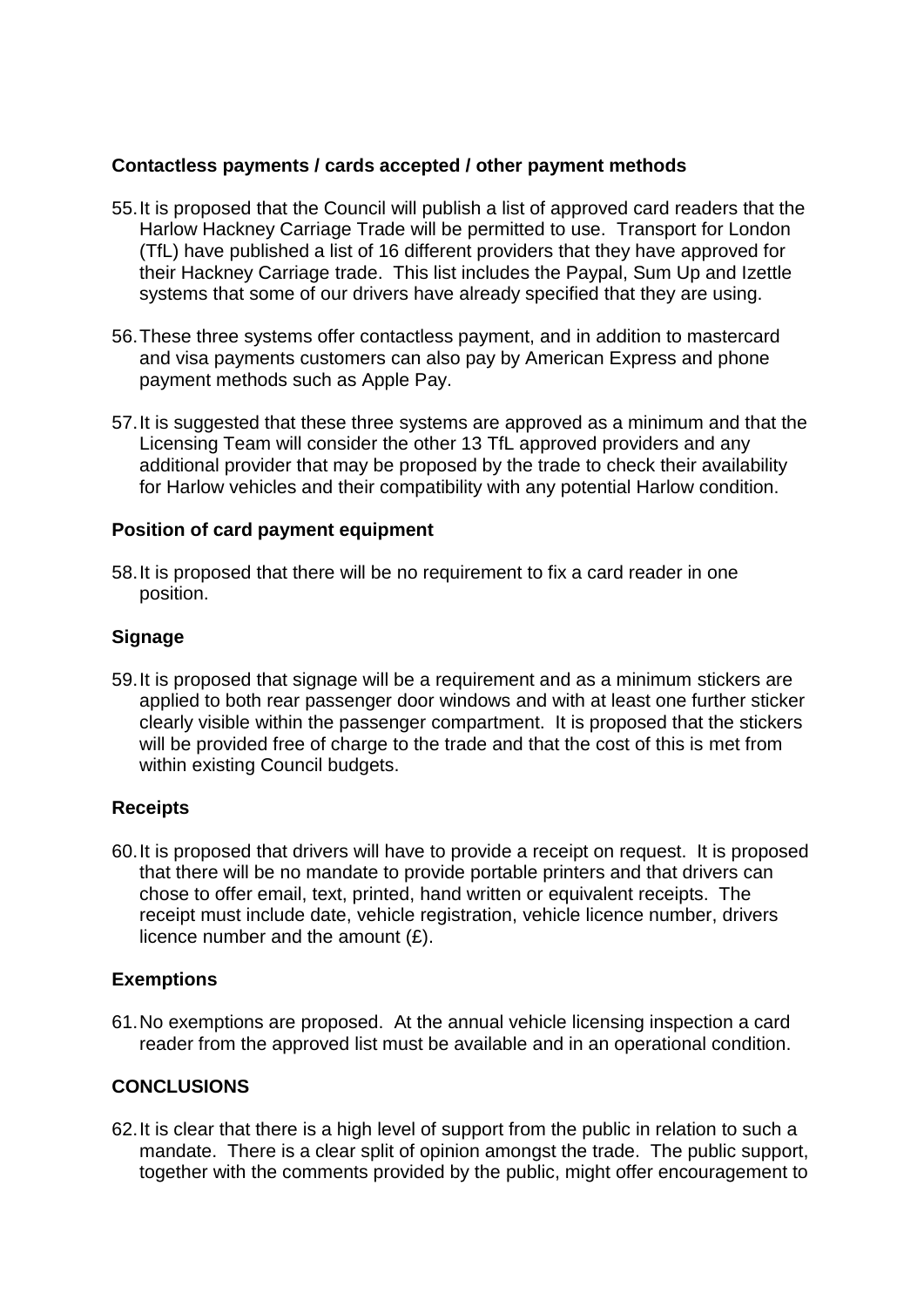the Hackney Carriage drivers that are opposed as in general terms it might benefit business to offer a service or facility that customers value. Making electronic payment a requirement would also offer consistency and a 'level playing field' across the fleet.

- 63.There are benefits to mandating card payments in terms of public safety, further information was contained within 19 November 2019 Committee report.
- 64.The approach set out under Proposals above is calculated to offer the benefits of electronic payment whilst minimising the cost and inconvenience to the trade of compliance.

## **IMPLICATIONS**

**Environment and Planning (Includes Sustainability)** As set out in the report. **Author: Andrew Bramidge, Head of Environment and Planning**

**Finance (Includes ICT, and Property and Facilities)** None specific. **Author: Simon Freeman, Head of Finance and Deputy to the Chief Executive**

**Housing** None specific. **Author: Andrew Murray, Head of Housing**

#### **Community Wellbeing (Includes Equalities and Social Inclusion)**

Knowledge that all Hackney Carriages take cashless payments may increase confidence to travel and reduce the risk that members of the public choose potentially less safe ways of making journeys.

#### **Author: Jane Greer, Head of Community Wellbeing**

#### **Governance (Includes HR)**

Due regard should be given to the outcome of the consultation. Any decision should be proportionate, considering the potential cost of implementing the proposal. **Author: Simon Hill, Head of Governance**

#### **Appendices**

Appendix A - Committee report dated 19 November 2019

Appendix B- Consultation questionnaire

Appendix C- Response to consultation question 6a

Appendix D - Response to consultation question 8a

Appendix E - Response to consultation question 12a

Appendix F - Response to consultation question 14

Appendix G - Response to consultation question 15

#### **Glossary of terms/abbreviations used**